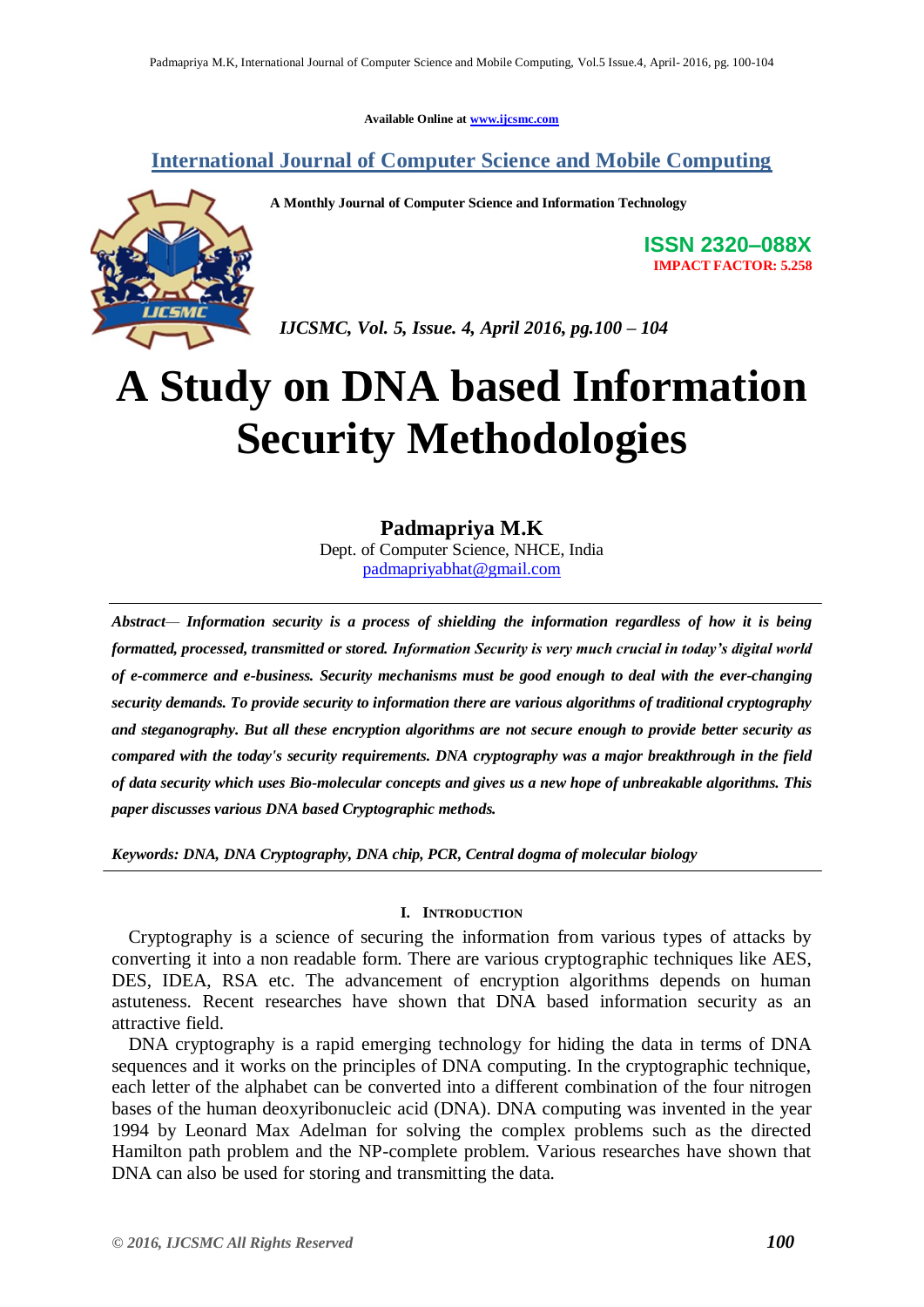DNA strands are long polymers consisting of millions of linked nucleotides. These nucleotides are made up of one of four nitrogen bases, a five carbon sugar and a phosphate group. The four bases are Adenine (A), Cytosine (C), Guanine (G) and Thymine (T). The DNA strands are named after these four nitrogen bases. DNA strands are complementary in nature. A is complement to T and C to G. Complementary strands bond together to form a double helix structure of DNA as shown in Fig 1. DNA computing uses the double helix structure of DNA. Various researches have shown that the sequence of nucleotides in DNA (A for 00, C for 01, G for 10, T for 11) can be used for cryptographic purpose. DNA stores an enormous amount of information inside the minute nuclei of living cells. It consists of all the instructions required to make every living organism on earth. The main advantages of DNA computation are miniaturization and parallelism. DNA can store very large amounts of data in a compact volume.



Fig 1 Double helix structure of DNA

### **II. RELATED WORK**

Adelman [1] introduced and demonstrated the first DNA computing, which used DNA to solve a directed Hamiltonian path problem. It initiated a new stage in the era of information with the help of DNA Computing.

KamaljitKainth et .al [4], have build a comparison between old cryptographic algorithms and their issues and it also provides an overview of different approaches used in DNA Cryptography. Also they have discussed about the advantages of DNA cryptography.

Mohammadreza Najaftorkaman et al [5], proposed a novel method to encrypt data by using DNA-based cryptography. In their study, DNA coding technology is used to convert binary data to DNA strings. Finally, they have evaluated the DNA cryptography algorithm's strength based on the properties of DNA strands and probability theories.

L.Jani et al [6], the secret images are encoded into DNA sequences and then shuffled based on the DNA addition rules. The resulting scrambled images are encrypted into n shares using Shamir's polynomial. The scrambled images are retrieved by using the DNA subtraction rules, and the images are recovered using the Lagrange interpolation.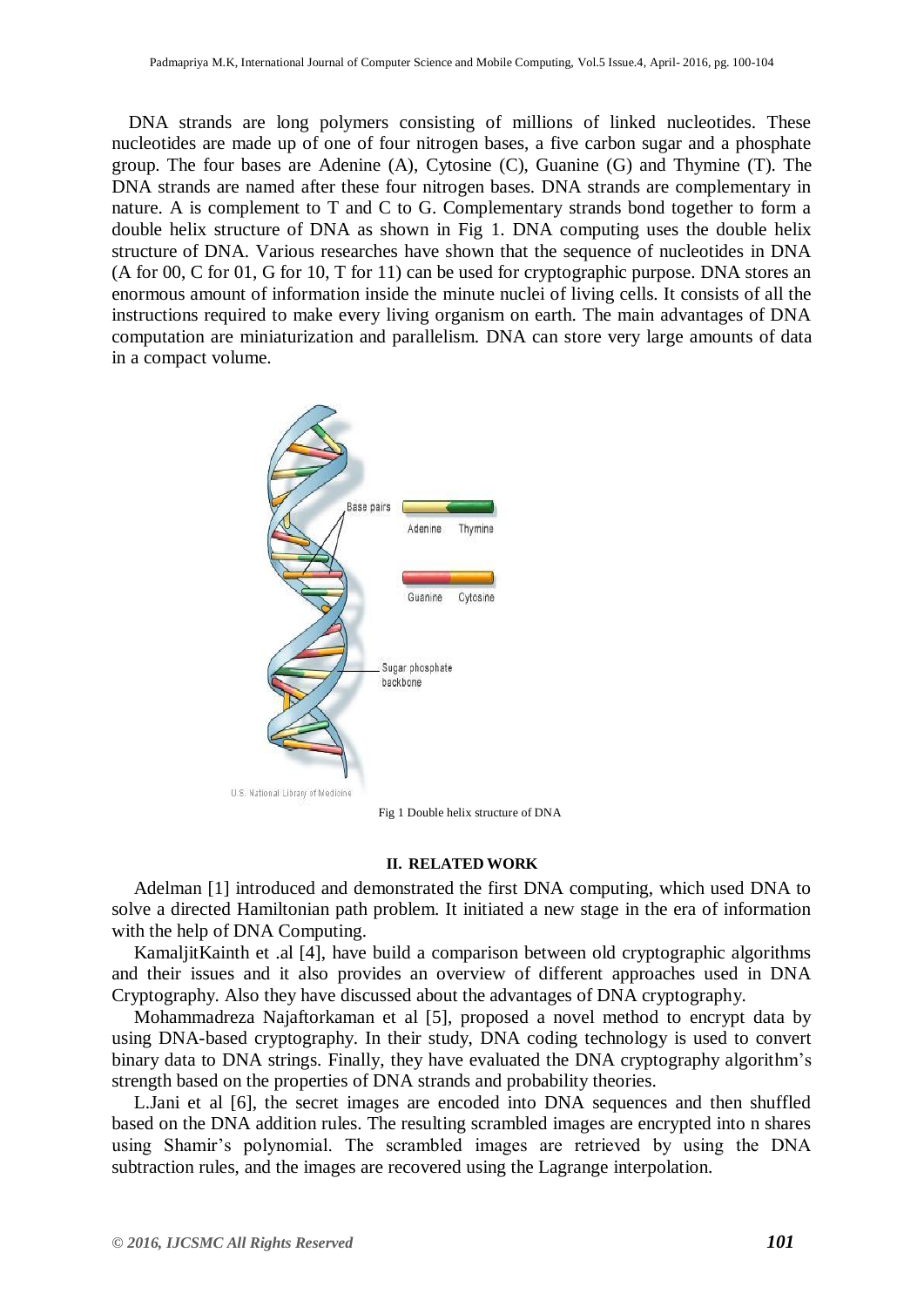Siddhant Shrivastava et al [7], have described about the various DNA based data storage techniques, their advantages, their flaws, the need for DNA storage, and how it will ultimately become a paradigm shift in computing.

Vijay Dhameliya et al [8], have developed an efficient technique to encode the data into DNA by using non-linear family of ternary codes. Using their method one can store 1.15 ExaBytes (EB) of information in one gram of DNA.

Shalin Shah et al [9], have developed a software called DNACloud which makes it easy to store the data on the DNA. In this work, they have presented detailed description of the software. By considering the current rate of data explosion, demonstrated that DNA storage becomes absolutely indispensable data storage medium because of its low maintenance cost, high data density, ecofriendliness and durability.

Noorul Hussain et al[10], proposed a novel technique for DNA encoding of plain text using string matrix operation and also discussed about the requirements that is to be fulfilled by DNA encryption algorithm.

All of these researches demonstrated that it is possible to construct cryptosystems or perform cryptanalysis based on DNA technology.

### **III.DNA BASED CRYPTOGRAPHIC TECHNIQUES**

DNA cryptography methods use different techniques like Bio-molecular structure, PCR, One Time Pad, Central dogma of molecular biology etc for encrypting the data.

## *A. Bio-Molecular Structure*

All living creatures' information is encoded in the DNA. The complete set of information in an organism's DNA is called genome and it carries the information for all the proteins that the organism will synthesize. The genome can contain incredible amount of information. For example, if we write out the complete Nucleotide sequence of a human genome it would fill more than a thousand books. In addition to that it carries the instruction for about 30,000 distinct proteins. DNA sequence is unique for every living organism. This highly randomness and incredible information storage nature of DNA are the greatest strength for developing a strong encryption algorithm.

## *B. Polymerase chain reaction (PCR)*

Polymerase chain reaction (PCR) is a biological process in which certain regions of DNA sequences can be amplified using enzymatic replication. It makes use of Primer pairs where primers are the small DNA fragments. A DNA sequence is encoded using a secret primer pair as a key. The message which should be secured is placed between the two primer pairs to generate a new DNA sequence. By using primers it is possible to generate billions of different DNA sequence. PCR includes the following operations:

- 1. The double stranded DNA is separated into two single stranded DNA. This process is known as denaturation.
- 2. For each DNA strand a primer key is selected which sticks to the one end of the DNA strand using annealing process.
- 3. An enzyme called DNA polymerase is added which can read the bases on template strand and can create its exact compliment.

Fig. 2 represents the PCR amplification process of DNA.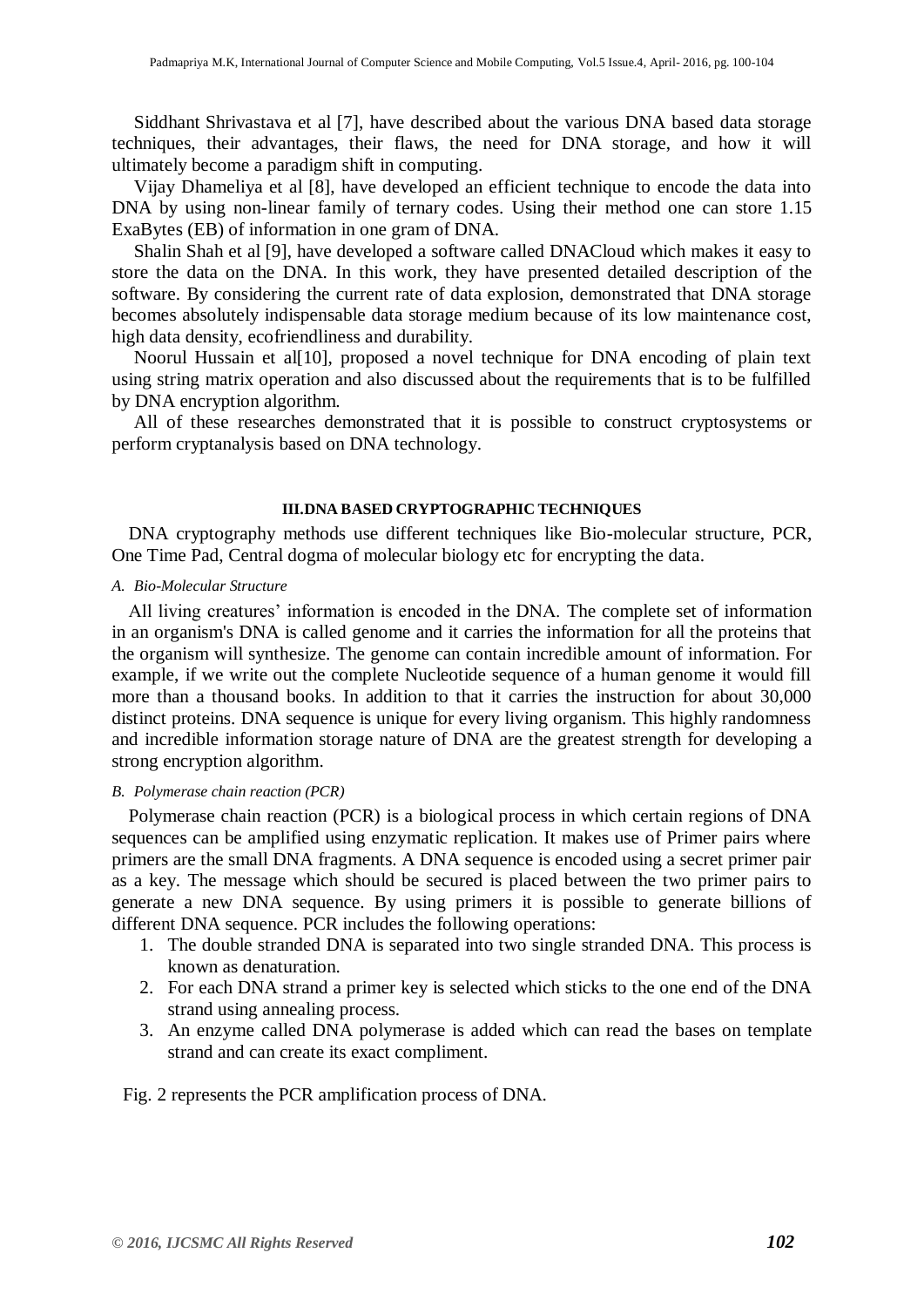

Fig. 2 PCR amplification process [12]

*C.* Central dogma of molecular biology

Central Dogma of Molecular biology is a process of converting DNA sequence into corresponding protein. It consists of two major operations called as transcription and translation. Transcription is the process in which the DNA strands are converted into RNA strands and in Translation the RNA strands are converted into protein sequence as shown in Fig.3. The plaintext message can be converted into protein by using various complementary rules. Protein form of cipher text can be transferred through public channel and also the size of protein form message will be smaller when compared to original message.



Fig.3 Central dogma of molecular biology [11]

## *D.* One Time Pad (OTP)

In this technique, a plaintext is paired with a random secret key which is called as one time pad using some modular arithmetic operation. If the pad used is long, random and is never used in whole or part, then the resulting cypher text cannot be broken. This technique can be implemented easily using DNA as it provides more compact storage media. Small amount of DNA is enough for huge one-time-pad.